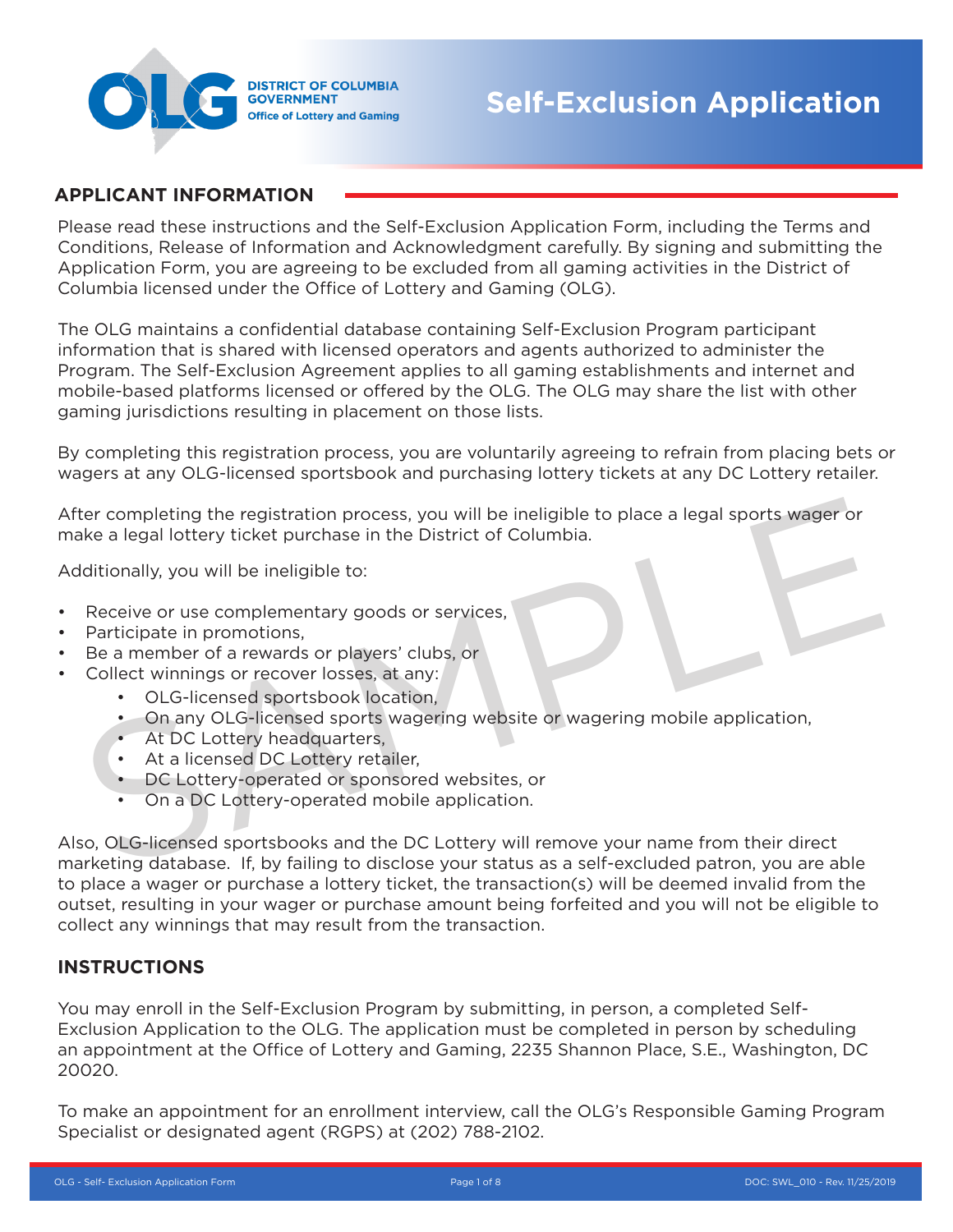If you are in need of a language interpreter to fully understand the Self-Exclusion Program and the questions in the application, please inform the RGPS in advance of your appointment. You may request and receive interpreter services at no cost to you.

You will need to bring valid government-issued identification that includes your signature and your photograph – e.g., a driver's license, passport, or other identification. You will also sign the Self-Exclusion Application and have your photograph taken. That photo, and other identifying information, will be distributed to OLG's designated agents and licensed and contracted operators for the proper administration of the Self-Exclusion List and/or Self-Exclusion database.

You must not be under the influence of drugs, an alcoholic beverage or suffering from a mental health condition that impairs your ability make an informed decision.

Throughout this Application all required fields are marked with an asterisk (\*). You are not required to provide your Social Security number in order to participate in the OLG's Self-Exclusion Program. Failure to provide any information or to execute any forms deemed necessary by the OLG may result in a denial of a request for placement in the Self-Exclusion Program.

#### **ACKNOWLEDGEMENT**

| <b>ACKNOWLEDGEMENT</b>                                                                                                                                                                                                                                          |         |
|-----------------------------------------------------------------------------------------------------------------------------------------------------------------------------------------------------------------------------------------------------------------|---------|
| My signature means that the information above has been read to me, that I have been provided<br>a copy of Title 30, D.C. Municipal Regulations § 2129, Self-Exclusion Program, and that I fully<br>understand the Self-Exclusion application process and rules. |         |
| Signature of individual requesting exclusion *:                                                                                                                                                                                                                 | Date *: |
|                                                                                                                                                                                                                                                                 |         |
| Signature of Designated OLG Agent *:                                                                                                                                                                                                                            | Date *: |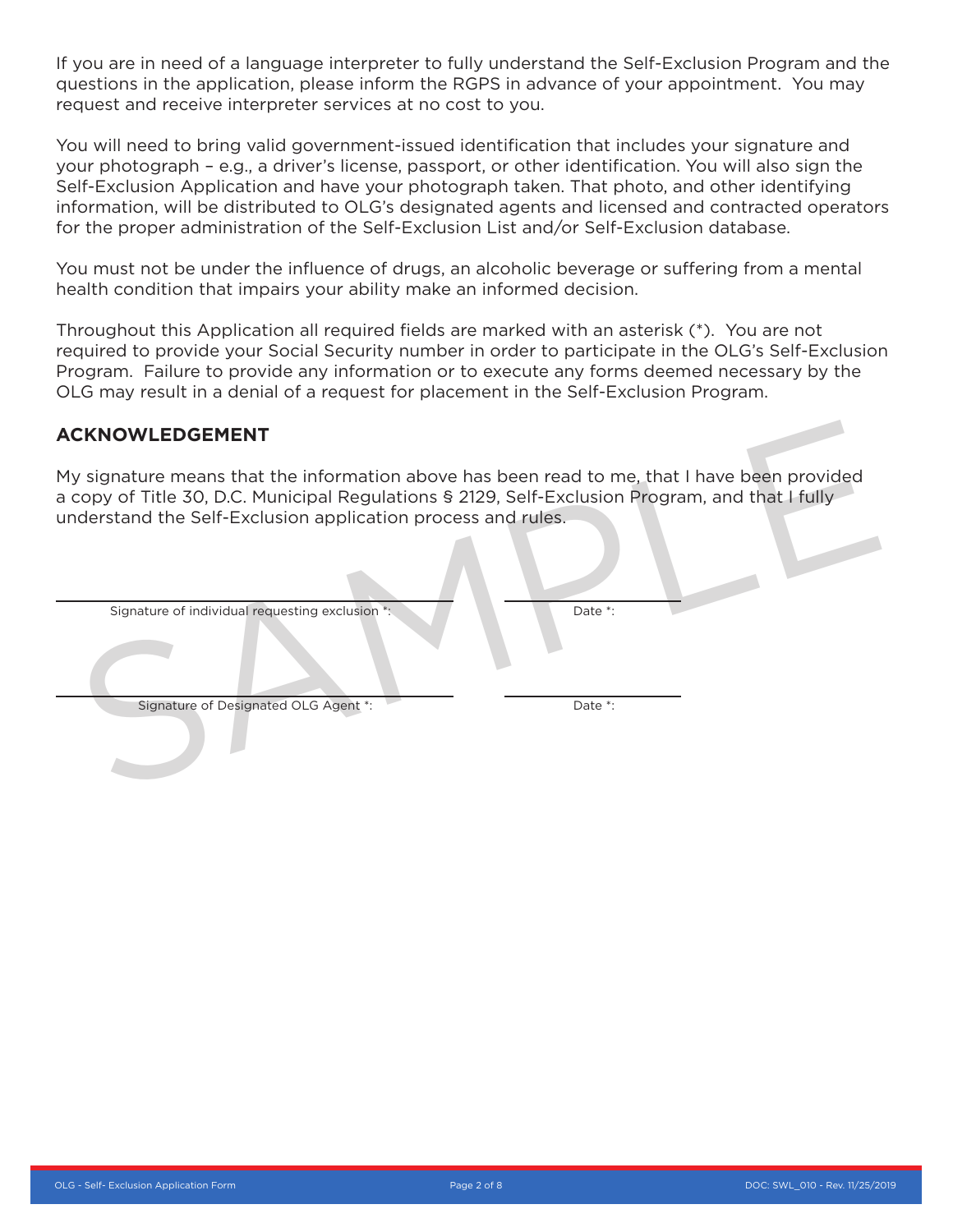

# **TITLE 30, D.C. MUNICIPAL REGULATIONS § 2129**

# **SELF-EXCLUSION PROGRAM**

Fill out required information below. All required fields are marked with an asterisk (\*).

# **SECTION 1: TERM OF EXCLUSION (Select One) \***

- $\bigcirc$ One (1) Year
- $\bigcirc$ Eighteen (18) Months
- $\bigcirc$ Three (3) Years
- $\bar{\bigcirc}$ Five (5) Years
- Lifetime Exclusion (Note: Only eligible if name has previously appeared on the OLG Self-Exclusion List for at least six months. An individual who has selected a lifetime duration may not submit a petition for the removal of their name from the OLG Self-Exclusion List.)

#### **SECTION 2: PERSONAL INFORMATION**

| <b>SECTION 2: PERSONAL INFORMATION</b> |                                |                           |                          |
|----------------------------------------|--------------------------------|---------------------------|--------------------------|
| First Name *:                          | Middle Name:                   | Last Name *:              | Suffix (Jr., Sr., etc.): |
| Date of Birth *:                       | Social Security Number *:      | Email Address:            |                          |
| Home Phone Number *:                   | Work Phone Number *:           | Cell Phone Number *:      |                          |
| Postal Code <sup>*</sup> :             | Home Address *:                | $City *:$                 | State/Province *:        |
|                                        | Mailing Address, If Different. | City:                     | State/Province:          |
| Postal Code:                           |                                |                           |                          |
| Government-Issued ID Type *:           | Driver's License               | Passport                  |                          |
| Issuing State/Country *:               | ID Number *:                   | <b>Expiration Date *:</b> |                          |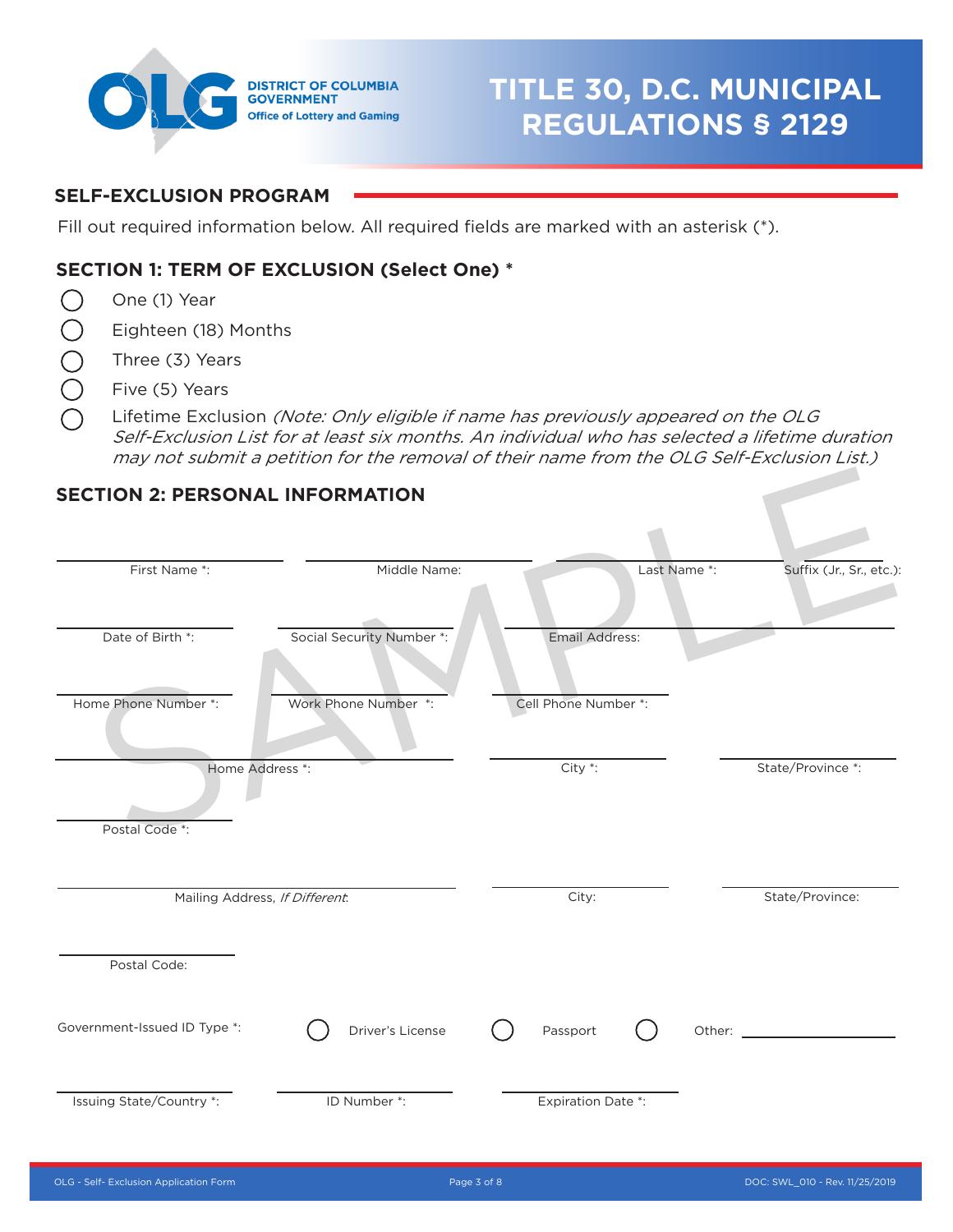|                            | Have you been known by any other name(s)? *                                                                 | Yes | No. |
|----------------------------|-------------------------------------------------------------------------------------------------------------|-----|-----|
| aliases, nicknames, etc.). | If YES, list the additional name(s) below and specify dates of use for each (Include maiden name,           |     |     |
| Yes                        | Are you currently or have you been a member of an OLG (DC Lottery) rewards or Player's Club? *<br><b>No</b> |     |     |
| used to join.              | If YES, list the rewards or player's club membership name(s), date(s) and the email address(es)             |     |     |

# **SECTION 3: PHYSICAL DESCRIPTION AND OTHER IDENTIFYING INFORMATION**

|                                             | <b>SECTION 3: PHYSICAL DESCRIPTION AND OTHER IDENTIFYING INFORMATION</b><br>Please select the appropriate space, if other please provide answer in the space provided. |  |                     |                                         |  |                  |
|---------------------------------------------|------------------------------------------------------------------------------------------------------------------------------------------------------------------------|--|---------------------|-----------------------------------------|--|------------------|
|                                             | <b>HAIR COLOR *:</b>                                                                                                                                                   |  | <b>EYE COLOR *:</b> |                                         |  | <b>GENDER *:</b> |
|                                             | <b>Bald</b>                                                                                                                                                            |  | <b>Black</b>        |                                         |  | Female           |
|                                             | Black                                                                                                                                                                  |  | Blue                |                                         |  | Man              |
|                                             | <b>Blond</b>                                                                                                                                                           |  | <b>Brown</b>        |                                         |  |                  |
|                                             | <b>Brown</b>                                                                                                                                                           |  | Grey                |                                         |  |                  |
|                                             | Grey                                                                                                                                                                   |  | Green               |                                         |  |                  |
|                                             | Red                                                                                                                                                                    |  | Hazel               |                                         |  |                  |
|                                             | White                                                                                                                                                                  |  | Other:              | <u> 1990 - Johann Barbara, martxa a</u> |  |                  |
|                                             |                                                                                                                                                                        |  |                     |                                         |  |                  |
| <b>RACE *:</b>                              |                                                                                                                                                                        |  |                     | <b>CONTACT LENSES *:</b>                |  |                  |
|                                             | You may select more than one box.<br>American Indian and Alaska Native                                                                                                 |  |                     | Yes                                     |  |                  |
| $\overline{C}$                              | Asian                                                                                                                                                                  |  |                     | <b>No</b>                               |  |                  |
| $(\ )$                                      | <b>Black or African American</b>                                                                                                                                       |  |                     | <b>HEIGHT/WEIGHT *:</b>                 |  |                  |
| $\left(\begin{array}{c} \end{array}\right)$ | Native Hawaiian and Other Pacific Islander                                                                                                                             |  |                     |                                         |  |                  |
|                                             | White                                                                                                                                                                  |  |                     | Feet and Inches                         |  | Weight/lbs       |
|                                             |                                                                                                                                                                        |  |                     |                                         |  |                  |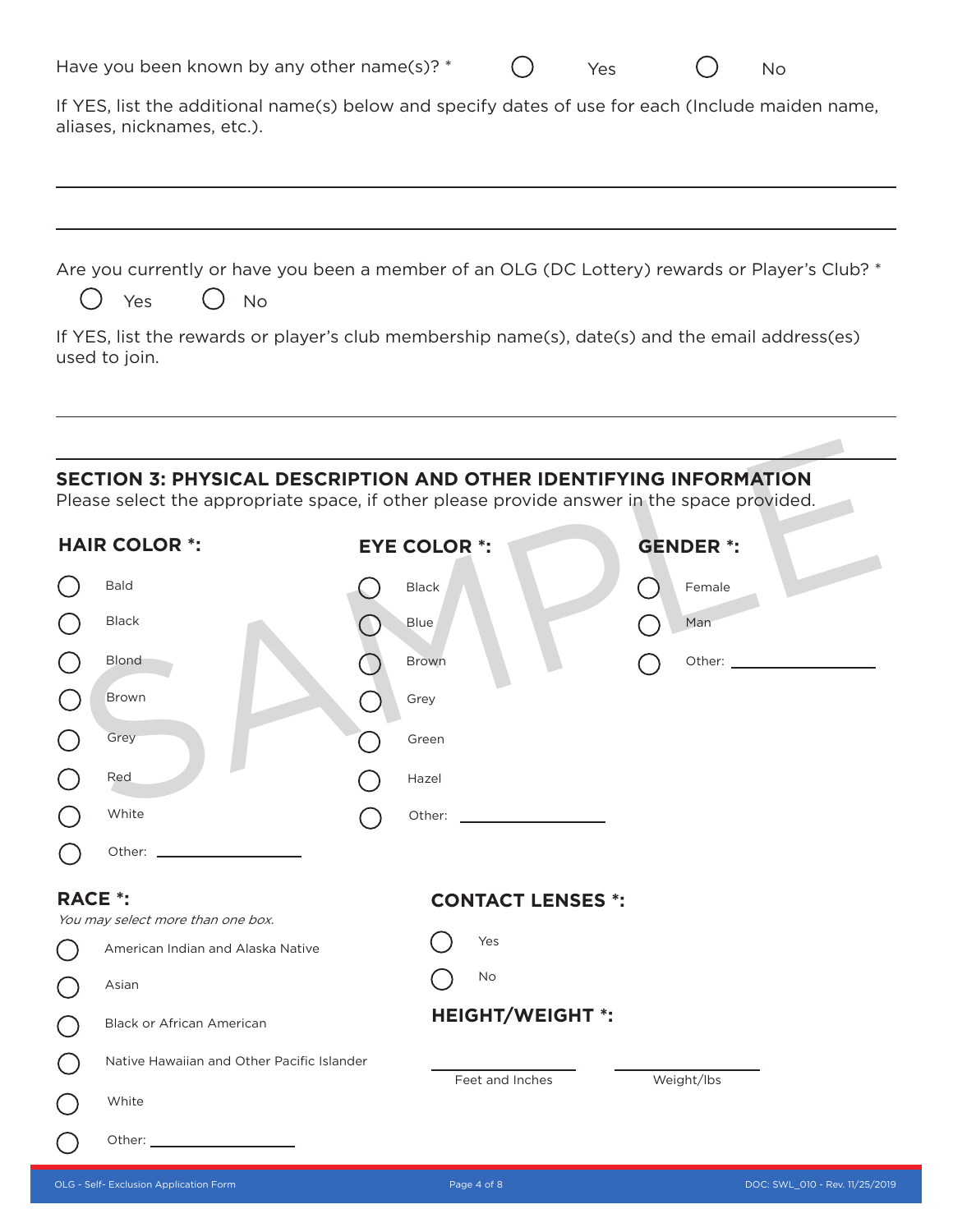#### **SECTION 4: TERMS AND CONDITIONS \***

Please initial next to each statement.

| I understand that by voluntarily placing my name on the Self-Exclusion List, I agree to<br>refrain from entering the designated gaming area(s) of OLG-licensed sportsbooks and<br>DC Lottery retailers for the duration of the exclusion period.                                                                                                                                                                                                                                                                                                             |
|--------------------------------------------------------------------------------------------------------------------------------------------------------------------------------------------------------------------------------------------------------------------------------------------------------------------------------------------------------------------------------------------------------------------------------------------------------------------------------------------------------------------------------------------------------------|
| I understand that this Self-Exclusion Agreement applies to all gaming establishments<br>and internet and mobile-based platforms licensed or offered by the OLG, and that<br>the Office may share the list with other gaming jurisdictions resulting in placement on<br>those lists.                                                                                                                                                                                                                                                                          |
| I am submitting this application voluntarily of my own free will, free from outside<br>influences and I am doing so understanding the effects of my decision.                                                                                                                                                                                                                                                                                                                                                                                                |
| I am not presently under the influence of drugs, an alcoholic beverage or suffering<br>from a mental health condition that impairs my ability make an informed decision.                                                                                                                                                                                                                                                                                                                                                                                     |
| I acknowledge that one or more of the following apply:<br>a) I identify as a "problem gambler", as an individual who believes their<br>gambling behavior is currently, or may in the future without intervention,<br>cause problems in their life or on the lives of their family, friends, and/or<br>coworkers;<br>I feel that my gambling behavior is currently causing problems in my life or<br>b)<br>may, without intervention, cause problems in my life; or<br>c) there is some other reason why I wish to add my name to the Self-Exclusion<br>List. |
| I acknowledge this Self-Exclusion request is irrevocable during the<br>time period<br>selected in Section 1. (An individual who is on the Self-Exclusion List may submit a<br>request to increase the minimum length of exclusion.)                                                                                                                                                                                                                                                                                                                          |
| I understand I may be refused entry and/or ejected from the designated gaming area<br>of OLG-licensed sportsbooks and DC Lottery retailers by the licensee, an agent of the<br>Office, or law enforcement personnel.                                                                                                                                                                                                                                                                                                                                         |
| I understand that I may not collect any winnings or recover any losses resulting from<br>any gaming activity at an OLG-licensed sportsbook location, on any OLG-licensed<br>sports wagering website or wagering mobile application, at DC Lottery headquarters,<br>at a DC Lottery retailer, DC Lottery-operated or sponsored websites or on a DC<br>Lottery-operated mobile application for the duration of the exclusion period.                                                                                                                           |
| I understand that any and all rewards and points earned through my player reward or<br>loyalty program(s) to date shall be forfeited.                                                                                                                                                                                                                                                                                                                                                                                                                        |
| I agree that should I violate the agreement to refrain from entering a designated<br>gaming area of an OLG-licensed sportsbook location or use any OLG-licensed sports<br>wagering website or wagering mobile application during the exclusion period, I will<br>notify the Office of such violation within 24 hours of my actions and agree to release<br>the District of Columbia, the OLG, the licensee, and all affiliated employees from any<br>claims associated with my breach of this agreement.                                                     |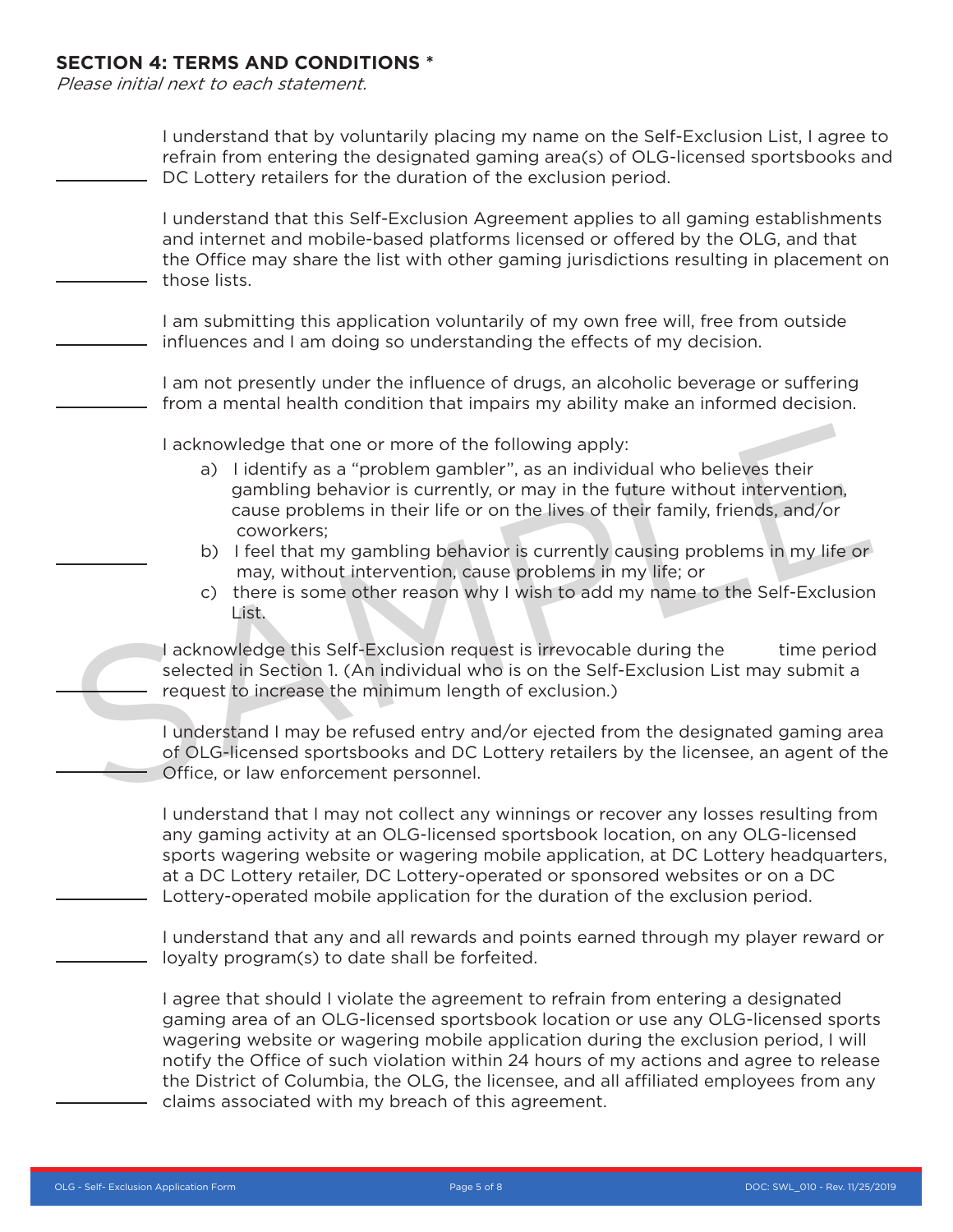I understand that upon expiration of the selected duration of exclusion, I may request removal from the list by participating in an exit session with an OLG-designated agent. My name shall remain on the Self-Exclusion list after the expiration of the selected duration of exclusion until such time when I submit a request for removal in accordance with the Office's rules and regulations governing Self-Exclusion and it is approved by the Office or its designee.

I agree to schedule and participate in an exit interview with an OLG-designated agent in order to remove myself from the Self-Exclusion List. The exit session shall include a review of the risks and responsibilities of gambling, budget setting and a review of problem gambling resources should I wish to seek them. The exit session may be scheduled by contacting the OLG's RGPS.

I understand that by placing my name on the Self-Exclusion List, I will be denied access to complementary services or promotional offers and items, player reward programs, and other similar benefits and to the extent that I have existing credits, points and benefits from a licensed gaming establishment they will be forfeited.

I agree to waive liability of the Office of Lottery and Gaming and its agents, licensees and its agents, the District of Columbia and other such persons as deemed necessary by the Office for damages that may arise out of any act or omission related to my enrollment in the Self-Exclusion Program. I agree to waive liability of the Office of Lottery and Gaming and its agents, licensees<br>and its agents, the District of Columbia and other such persons as deemed necessary<br>by the Office for damages that may arise out of a

#### **SECTION 5: RELEASE OF INFORMATION \***

Please initial next to each statement.

I understand that the OLG and its designated agents will release my information contained in this form to its licensed and contracted operators for proper administration of the Self-Exclusion List and Self-Exclusion database.

I understand that the personal information included in Self-Exclusion List is exempt from disclosure under D.C. Official Code § 2-534 (a) (2) and shall not be publicly disclosed by a licensee, agent, affiliate or other person authorized to access the list.

I understand that an OLG licensee may share the Self-Exclusion List with its affiliates in other jurisdictions for the purpose of assisting in the proper administration of responsible gaming programs operated by affiliated gaming establishments.

#### **SECTION 6: ACKNOWLEDGEMENT \***

I certify that the information that I am providing in this application is true and accurate. My signature below means that I understand my responsibilities and the possible consequences, associated with being on the Self-Exclusion List.

Enrollee Signature \*:

Enrollee Print Name \*:

Date \*: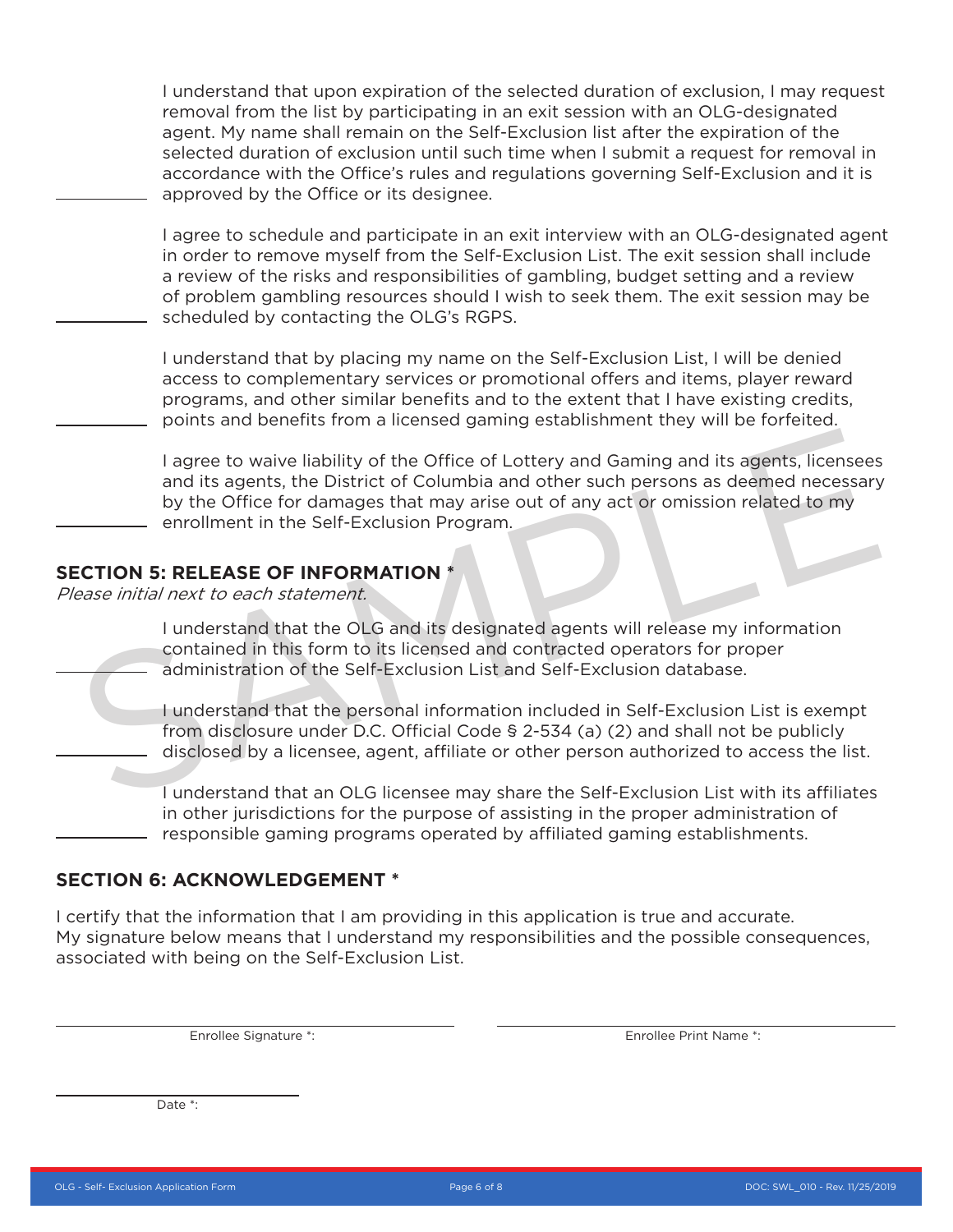Signature Designated Agent \*:

Print Name \*:

Title \*:

Date<sup>\*</sup>:

# **SECTION 7: REFERRAL SOURCE (Optional)**

# **I WAS REFERRED BY:**

| Sportsbook Employee                |
|------------------------------------|
| DC Lottery Retailer                |
| <b>Mental Health Care Provider</b> |
| <b>Family Member</b>               |
| Sign at an OLG Licensed Location   |
| Self                               |

# **SECTION 8: DC LANGUAGE ACCESS INTERPRETER SERVICES**

| Family Member                                             |                                   |
|-----------------------------------------------------------|-----------------------------------|
| Sign at an OLG Licensed Location                          |                                   |
| Self                                                      |                                   |
| Other:                                                    |                                   |
| <b>SECTION 8: DC LANGUAGE ACCESS INTERPRETER SERVICES</b> |                                   |
| Language Services Provided:                               | Date Used:                        |
| Language Access Interpreter Name and ID#:                 | Language Identified by Applicant: |

# **SECTION 9: CERTIFICATION \***

Applicant:

Do you have any unanswered questions regarding voluntary self-exclusion that you believe prevents you from making an informed decision about whether to complete and sign this Application?

Yes () No

If yes, the interview is terminated.

**Initial**